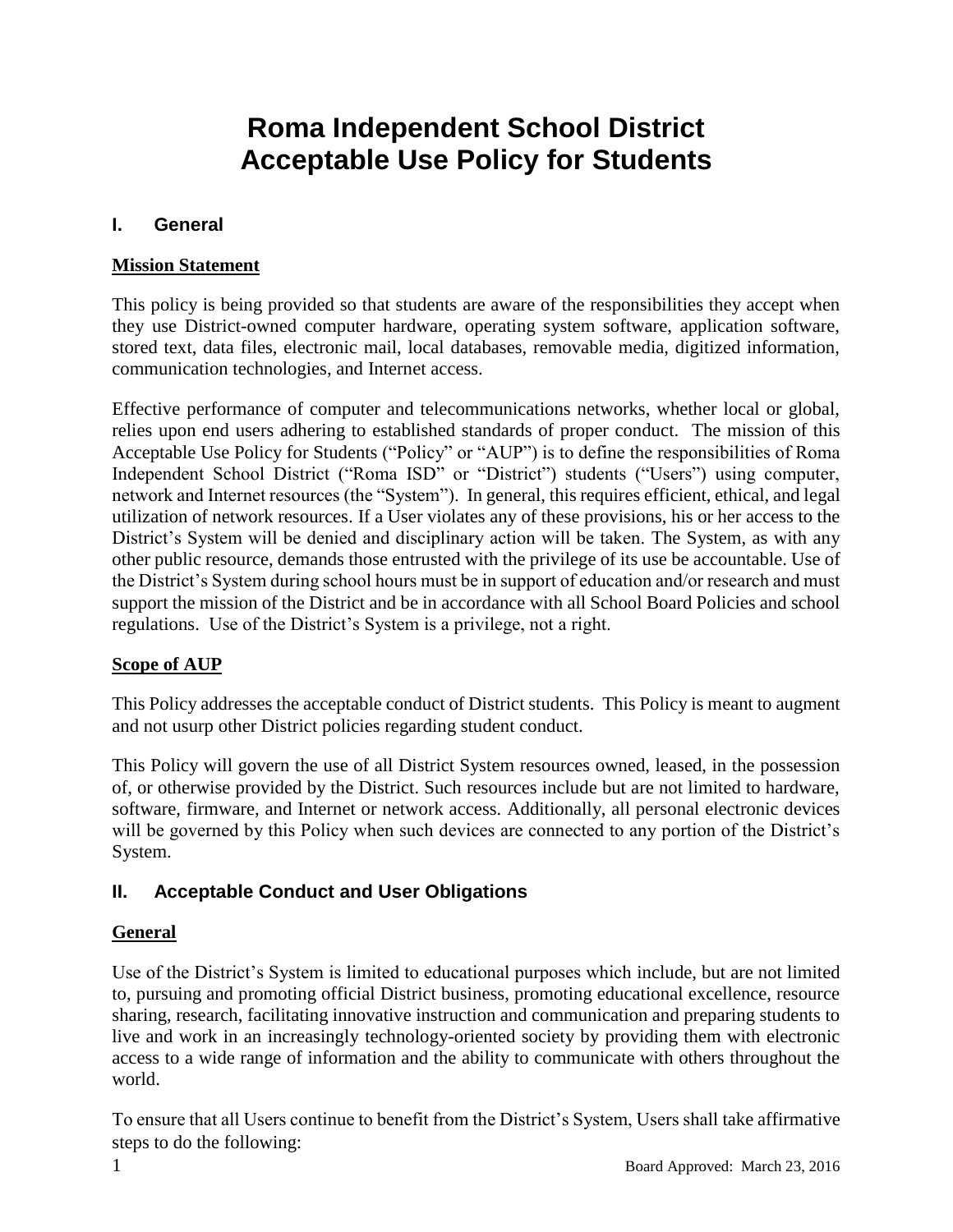1. Maintain passwords. Users are responsible for the use of their individual account and should take all precautions to prevent others from being able to access their account. Users should never disclose their passwords to others.

2. Report Security Issues. Users will immediately notify a supervising teacher if they have identified a possible security problem. The security problem should not be shared with any person who is not a teacher or District administrator.

3. Respect Resource Limits. Users will use the District's System only for educational and professional activities during school hours. Any activity that does not fall within the Mission of this AUP and which degrades or taxes the System's resources is strictly prohibited. Examples of activities that degrade or tax System resources include, but are not limited to, sending mass unsolicited and unwanted email ("Spam"); attaching large files to email; and flooding servers.

4. Report Abusive Behavior. Students will promptly disclose to a teacher or other administrator or school employee any message they receive that is inappropriate, offensive or makes them feel uncomfortable.

5. Personal Safety. Users shall not meet or agree to meet in person anyone they have met online via the Internet.

6. Commercial/Political Activity. Users may not distribute advertisements, solicitations, commercial documents of any kind, or political materials via the District's System.

7. Personal Conduct and Accountability. Users are expected to be courteous and respectful in all communications. Users are personally responsible for their actions in accessing and utilizing the District's System.

## **III. Unacceptable Use**

Users are prohibited from engaging in any behavior that is inconsistent with the Mission outlined in this Policy. Actions that constitute unacceptable uses of the District's System include, but are not limited to:

1. Hacking. Users will not attempt to gain unauthorized access to the District's System or to any other computer system through the District's System or go beyond their authorized access. This prohibition includes attempting to log in through another account or accessing or attempting to access another person's files without authorization. These actions are prohibited, even if the User's intent is only to browse.

2. Spreading Malicious Code/Destroying Data or Equipment. Users will not deliberately attempt to disrupt the District's System performance or destroy or alter other people's data by spreading computer viruses, worms, malicious code or any other means. Users are responsible to protect the System and all District equipment. Any malicious attempt to harm or destroy District equipment, data, or materials or to harm or destroy the data of another is prohibited. Disabling or attempting to disable and Internet filtering device is prohibited.

2 Board Approved: March 23, 2016 3. Viewing Obscene Material. Users will not use the District's System to access, send, receive, view or download any obscene material or child pornography. Pursuant to the District's Internet Safety Policy, no student may access, send, receive, view or download any material that is harmful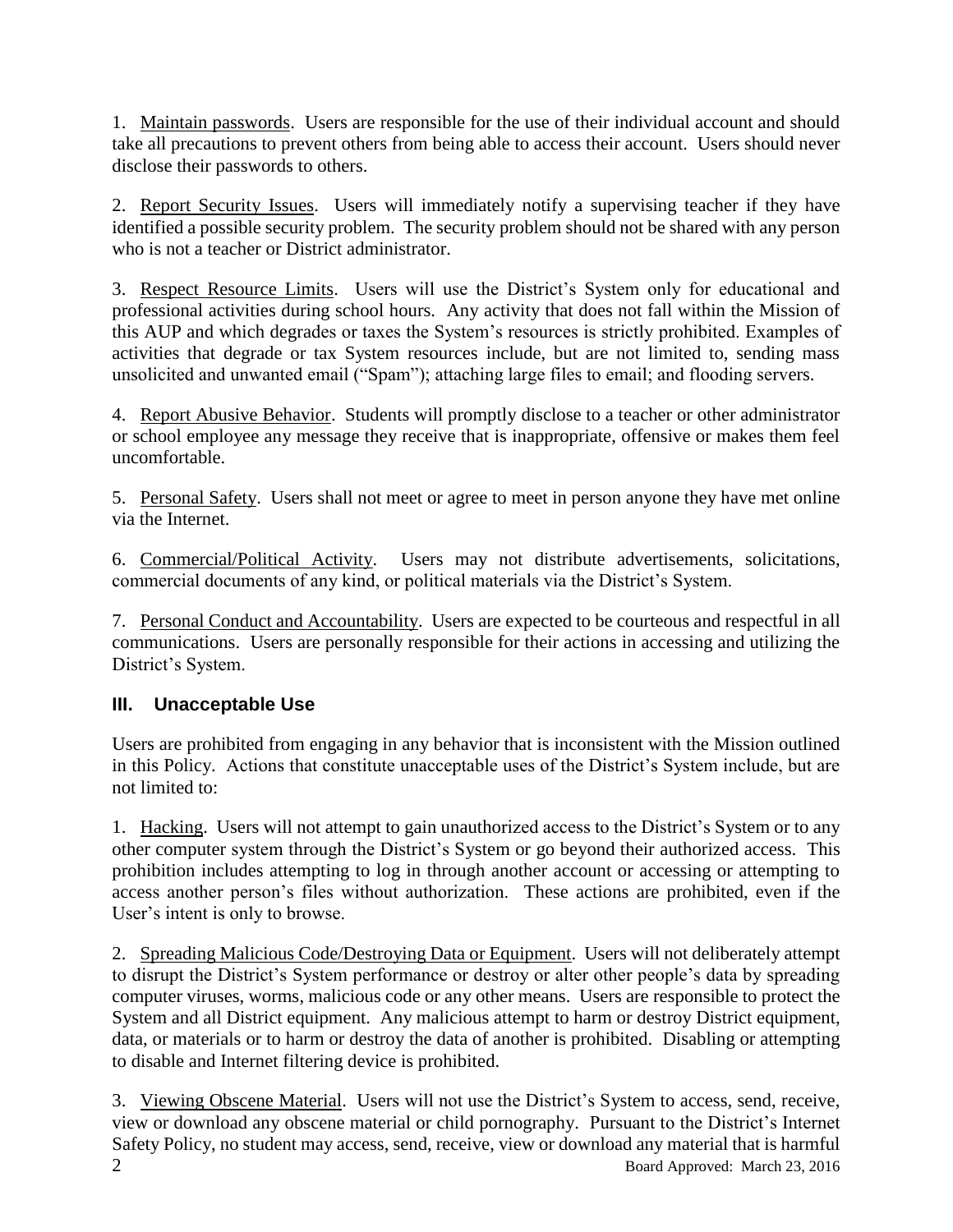to minors. A User who gains access to any inappropriate material is expected to discontinue the access immediately and to report the incident to a supervising teacher.

4. Infringing Others' Copyrights. Students will not use the District's System to send, receive or download any copyrighted material for which they do not have a license to send, receive or download. Users will not receive or transmit any code, key, or other device that is used to circumvent a copyright protection scheme.

5. Engaging in Illegal Activity. Students will not engage in any illegal act, or in an act in furtherance of an illegal act. Users will not transmit any material that is in violation of any federal or state law. This includes, but is not limited to, student or other confidential information, copyrighted material, threatening or obscene material, and computer viruses. Other examples of such illegal acts include but are not limited to arranging for the sale/purchase of contraband, engaging in criminal activity, transferring stolen credit card information, gambling, contract violations or threatening the safety of another individual.

6. Annoying or Attacking Others. Students will not use the District's System to annoy, harass, threaten, bully, or stalk any other person. Students will also not attack, flood, or engage in any other behavior that disrupts another's computer, system, or network. Students will not use another person's account, password, or ID card or allowing another User access to your account, password, or ID.

7. Chatting. Unless otherwise authorized to do so by Faculty, Students may not use the District's System to engage in any form of real-time chatting. Examples of software used for real-time chatting include, but are not limited to, AOL Instant Messenger (AIM); Internet Relay Chat (IRC); ICQ; Yahoo Messenger; and Trillian.

8. Using Inappropriate Language. Students will conduct themselves in a manner that is appropriate and proper as representatives of the school District. Students will not use obscene, profane, lewd, vulgar, rude, inflammatory, threatening or disrespectful language. Students will not engage in personal attacks, including prejudicial or discriminatory attacks. Restrictions against inappropriate language apply to public messages, private messages and material posted on the Internet.

9. Engaging in Tortious Conduct. Students may not engage in any conduct that causes harm to others. Examples of such conduct include engaging in fraud or knowingly or recklessly posting false or defamatory information about a person or organization.

10. Committing Plagiarism. Students will not use the District's System to take the ideas or writings of others and present them as if they were original to the User. Students will use proper methods of attribution.

11. Impersonation. Students may not log on or attempt to log on to the District's System impersonating a District administrator or employee, another student, or any individual other than the User.

12. Use of Pictures. Posting or transmitting pictures of students or other individuals without obtaining prior permission from all individuals depicted or from parents of depicted students who are under eighteen years of age is prohibited.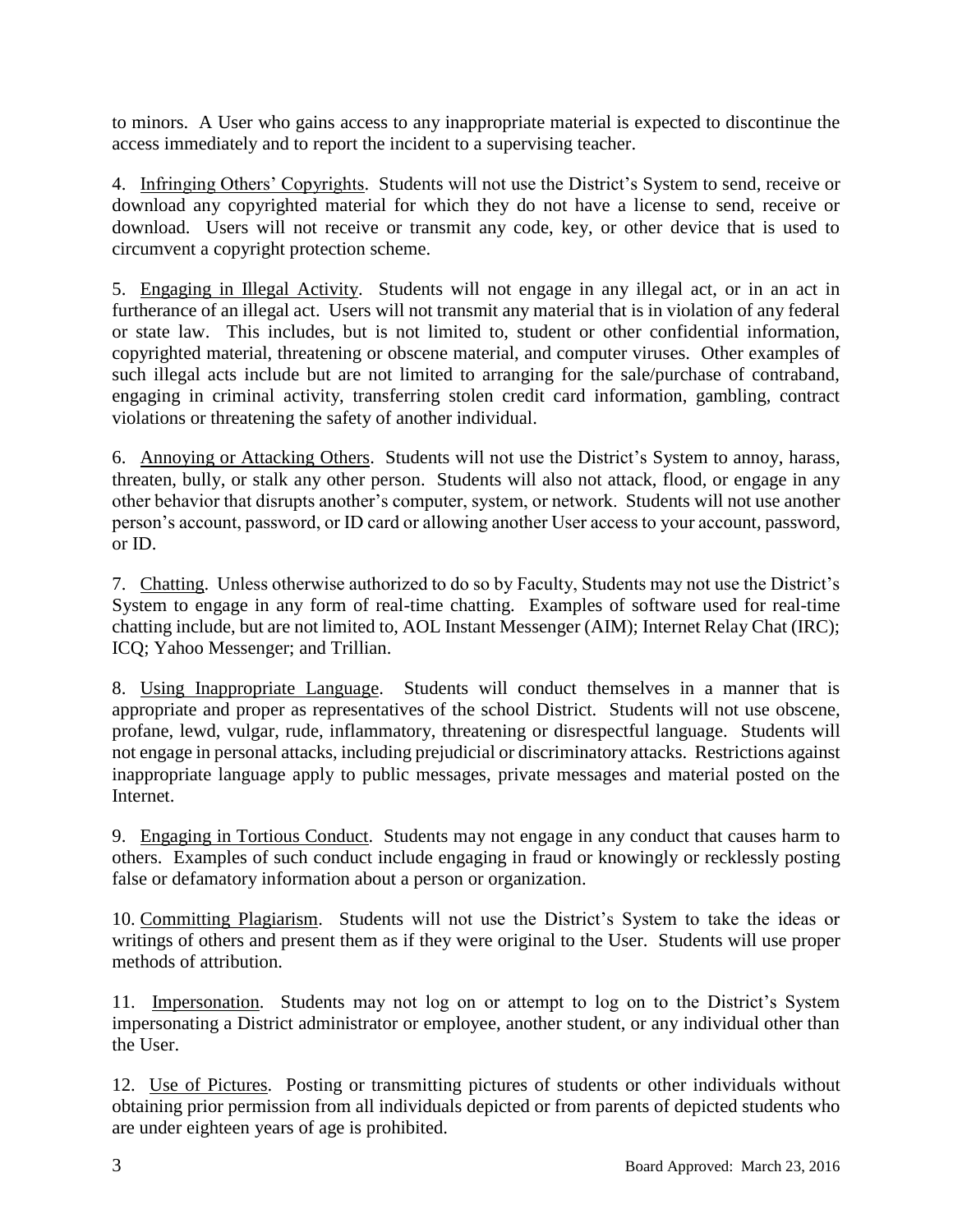13. Misuse of the System. Students may not access online videos, music, or streaming content that is unrelated to a District business purpose or educational curriculum. Students may not coach or otherwise assist or acquiesce in unauthorized activity on the System.

14. Harassment and Discrimination. Students may not use or access the System in a manner that violates the District's prohibitions against illegal harassment and discrimination. Users may not engage in sexual harassing conduct or use any language of a sexual or otherwise objectionable nature in public or private message.

15. Improper Use. Students may not use District System resources to access or explore online content that does not support the curriculum, is unrelated to legitimate school activities and/or is inappropriate for school assignments. Students may not cause congestion on the network or interfering with the work of others, e.g., chain letters, jokes, or pictures to lists or individuals. Users may not obtain copies of or modify files, data, or passwords belonging to other Users on the network without authorization.

## **IV. E-Mail**

1. E-mail may be used for educational purposes only.

2. E-mail transmissions, stored data, transmitted data, or any other use of District owned technology by any User is subject to being monitored at any time by designated staff to ensure appropriate use.

## **V. Privacy**

1. Student Privacy. Unless authorized by Faculty (and then only if the attached "Release Form" has been properly executed), students may not publish personally identifiable information about themselves or other students. Personally identifiable information includes a student's name, photograph, address, and telephone number.

## 2. Search and Seizure

**Users have no right of privacy and should have no expectation of privacy in materials sent, received or stored in District owned computers or on the District's System.** School officials reserve the right to review System use at any time to determine if such use meets the criteria set forth in School Board Policies and this AUP. Moreover, routine maintenance and monitoring of the system may lead to the discovery that the User has or is violating this Acceptable Use Policy, the Code of Student Conduct or other School Board Policies and regulations governing student discipline or the law. Once a problem is discovered, an individual search will be conducted when there is a reasonable suspicion that the User has violated the law, the Code of Student Conduct or School Board Policies or regulations governing student discipline. The nature of the search/investigation will be reasonable and in keeping with the nature of the alleged misconduct.

## **VI. Parental Notification and Responsibility**

4 Board Approved: March 23, 2016 The District will notify parents and legal guardians about the District's System and the School Board Policy and Acceptable Use Policy governing its use. Parents must sign this Acceptable Use Policy to allow their children to have access to the Internet. Parents who do not want their children to have access to the Internet may indicate so on this Acceptable Use Policy. Parents and legal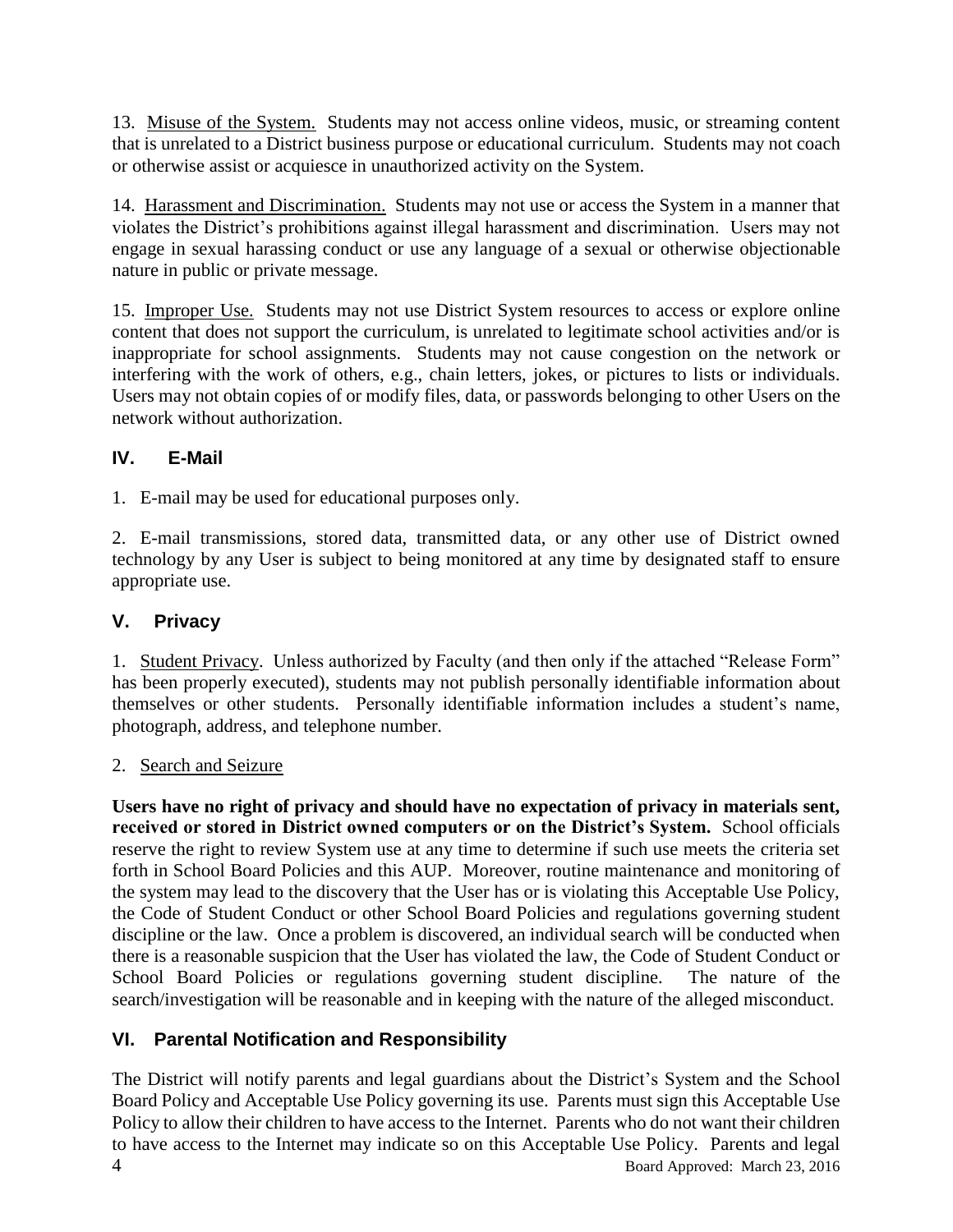guardians also have the right to revoke their permission and terminate a student's Internet access at any time.

The District will provide information to parents about the filtering software used by the District, describe the filtering levels in place at each level (elementary, middle and high school) and remind parents that the District cannot transmit the social values of the family to each child.

## **VII. Disclaimer and Limitation of Liability**

Pursuant to the Children's Internet Protection Act, Roma ISD uses filtering software to screen Internet sites for offensive material. The Internet is a collection of thousands of worldwide networks and organizations that contain millions of pages of information. Users are cautioned that many of these pages contain offensive, sexually explicit, and inappropriate material, including, but not limited to the following categories: Adult Content; Nudity; Sex; Gambling; Violence; Weapons; Hacking; Racism/Hate; Tasteless; and Illegal/Questionable. In general it is difficult to avoid at least some contact with this material while using the Internet. Even innocuous search requests may lead to sites with highly offensive content. Additionally, having an e-mail address on the Internet may lead to receipt of unsolicited e-mail containing offensive content. Users accessing the Internet do so at their own risk. No filtering software is one hundred percent effective and it is possible that the software could fail. In the event that the filtering software is unsuccessful and children or staff gain access to inappropriate and/or harmful material, the District will not be liable. To minimize these risks, student use of the Roma ISD System is governed by this Policy.

**THE DISTRICT MAKES NO WARRANTIES OF ANY KIND, EITHER EXPRESS OR IMPLIED, THAT THE FUNCTIONS OF THE SERVICES PROVIDED BY OR THROUGH THE DISTRICT'S SYSTEM WILL BE ERROR-FREE OR WITHOUT DEFECT.** The District will not be responsible for any damage Users may suffer, including but not limited to, loss of data or interruptions of service. The District is not responsible for the accuracy or quality of the information obtained through or stored on the system. The District will not be responsible for financial obligations arising through the authorized or unauthorized use of the system.

## **VIII. Due Process**

The District will cooperate fully with local, state and federal officials in any investigation concerning or relating to any illegal activities conducted through the District's System.

In the event that there is an allegation that a student has violated this Acceptable Use Policy, the student will be provided with a written notice of the alleged violation and an opportunity to present an explanation before the District terminates his/her account privileges.

Disciplinary actions will be tailored to meet the specific concerns related to the violation and to assist the student in gaining the self-discipline necessary to behave appropriately on an electronic network. If the alleged infraction involves a violation of other provisions of the Code of Student Conduct or other School Board Policies and District Regulations governing student discipline, the violation will be handled in accordance with School Board Policies.